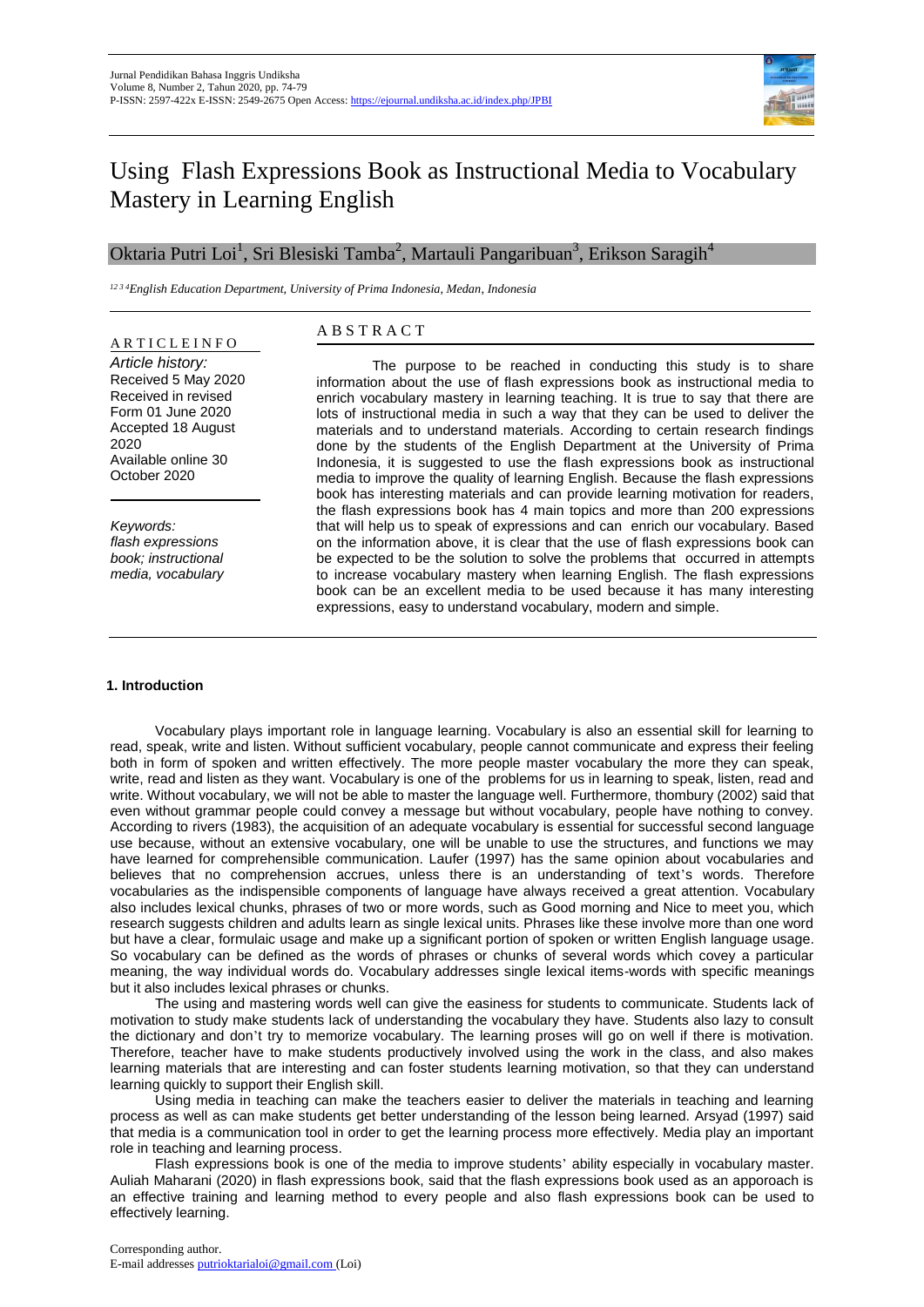Besides, the use of the flash expressions book can also make the vocabulary learning become enjoyable and interesting. Flash expressions book can be an excellent media to use because this book is an interesting and easy to improve our language.

Therefore, it is necessary to say that the writers feel interested to inform the readers that the use of flash expressions book as instructional media will give beneficial contributions in language teaching and learning activities. Flash expressions book hopefully helps their effort in increasing their vocabulary mastery and gives the motivation to learn English.

Vocabulary is [1] a list or collection of words and phrases usually alphabetically arranged and explained or defined. [2] a sum or stock or words employed by a language, group, individual, or work or in a field of knowledge. [3] a list of words arranged like a dictionary, but with short, partical explanations. According to Manser (1995:461), vocabulary is the total number of words in a language. While Morales (2004-2005) stated that vocabulary is a listing of the words used in some enterprise. Furthermore, Hidayati (2007:7) stated that vocabularies are the words that are taught in the foreign language. From the opinions above, we can conclude that vocabulary is a listing of all words that are taught in the foreign language refers to the words we must understand to communicate effectively

So, can be able to speak English we must have adequate vocabulary. This thing is often an obstacle for people who want to be able to speak English. Many people use memorization methods to enrich their vocabulary. However, in my opinion memorizing without action or practice is just as meaningless. Therefore, if you want to use memorization methods, you must practice also in your speaking or writing.

### **2. Methods**

In this study, it was applied a descriptive qualitative design. This research was to describe the teacher's strategy in teaching reading to visually impaired students in SLB Negeri 1 Tabanan. Here, all detailed data were gathered then a conclusion was drawn at the end. The data were collected through observation and interview. All of the data were described and analyzed qualitatively to find out and discuss further about teacher's strategy in teaching reading to visually impaired students in SLB Negeri 1 Tabanan.

In analyzing the data in qualitative data analysis, it is needed to do some actions. There were four concurrent ways of conducting the action, such as: data collection, data condensation, data display, and also conclusion: drawing/verifying Miles & Huberman (1994) Those four steps were related to each other. It checked and re-checked the data until the researcher obtained the real data needed in doing this study.

### **3. Result and Discussion**

Vocabulary is [1] a list or collection of words and phrases usually alphabetically arranged and explained or defined. [2] a sum or stock or words employed by a language, group, individual, or work or in a field of knowledge. [3] a list of words arranged like a dictionary, but with short, partical explanations. According to Manser (1995:461), vocabulary is the total number of words in a language. While Morales (2004-2005) stated that vocabulary is a listing of the words used in some enterprise. Furthermore, Hidayati (2007:7) stated that vocabularies are the words that are taught in the foreign language. From the opinions above, we can conclude that vocabulary is a listing of all words that are taught in the foreign language refers to the words we must understand to communicate effectively

So, can be able to speak English we must have adequate vocabulary. This thing is often an obstacle for people who want to be able to speak English. Many people use memorization methods to enrich their vocabulary. However, in my opinion memorizing without action or practice is just as meaningless. Therefore, if you want to use memorization methods, you must practice also in your speaking or writing.

#### Kinds of Vocabulary

Basic vocabulary

Basic vocabulary is words that are not easily changed or have little chance of being picked up from other languages. Below are included in the basic vocabulary, as follows:

- a) Kinship, for example : father, child, grandfather, uncle, aunt, in-law, and etcetera.
- b) Part of body, for example : head, hair, tongue, and etcetera.
- c) Pronouns, for example : me, you, him, us, them, this, that, there, here, and etcetera.
- d) Numbers, for example : one, two, ten, one hundred, one million, and etcetera.
- e) Verbs, for example : eat, drink, put, read, go, sleep, and etcetera.
- f) Adjective, for example : love, grief, hunger, thirst, and etcetera.
- g) Universal matters, for example : land, air, water, animals, sun, things, and etcetera.

Active vocabulary and passive vocabulary

- a) Active vocabulary (Productive Vocabulary). Active vocabulary is words which the students understand, can pronounce correctly and uses constructively in speaking and writing.
- b) Passive vocabulary (Receptive Vocabulary). Passive vocabulary is words that recognize and understand when they occur in a context, but he cannot produce correctly himself. It refers to language items that can be recognized and understood in the context of reading or listening and also called as receptive vocabulary.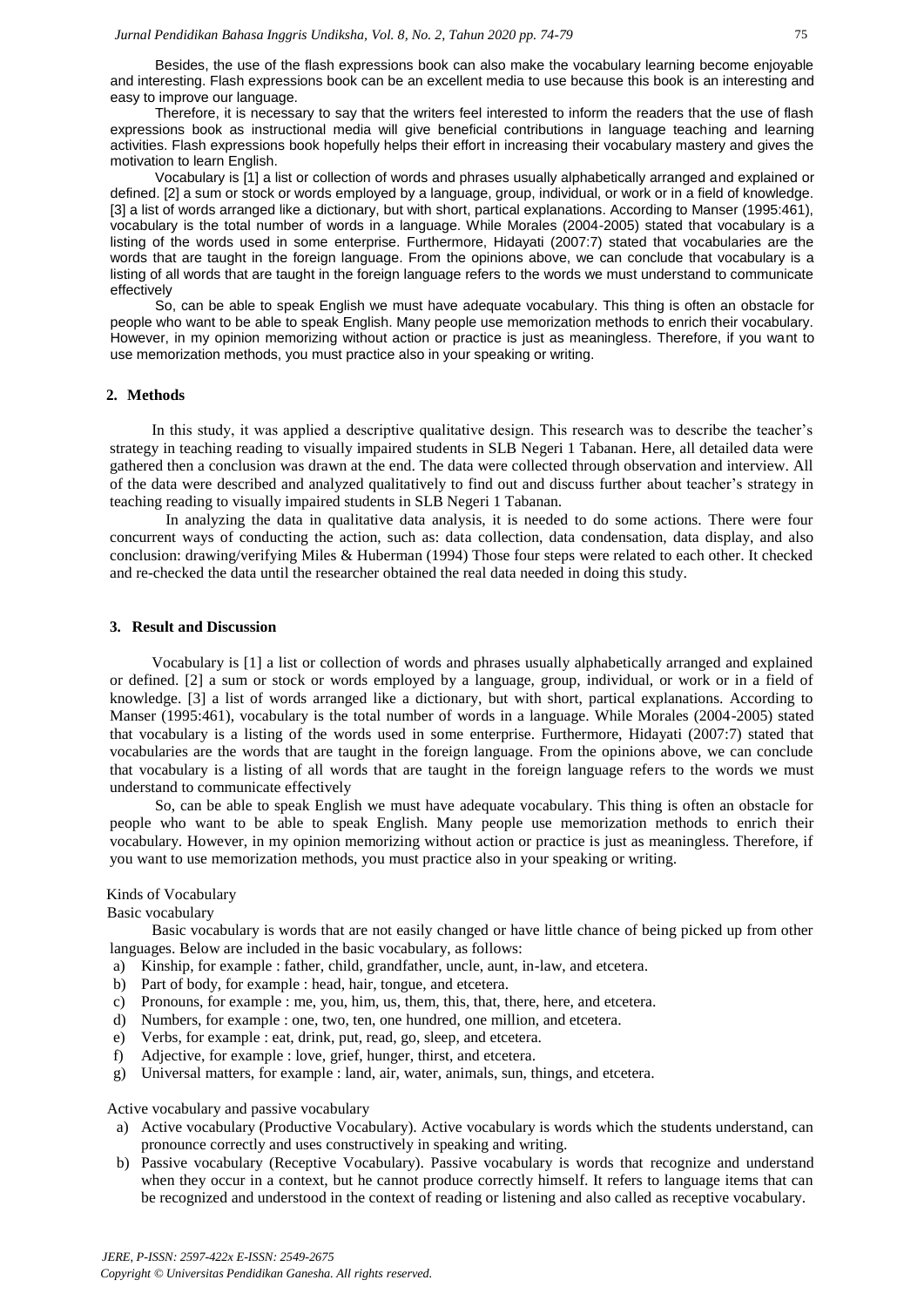# Aspects of Vocabulary

Harmer (2001:16) says that there are some aspects that have to be discussed in vocabulary, namely : word meaning (synonym, antonym, connotation, and denotation), extending word use such as idioms, word combination or collocation, and the grammar of words which comprises noun, verb, adjective, and adverb. Meaning

The meaning can be classified according to the form they attach to. It can be classified into three forms: lexical, morphological and syntactic meaning. Lexical meaning is the meaning that attaches to words as word. Morphological meaning is the meaning that attaches to morpheme. Morpheme is the smallest uni that carries information about meaning of function. And the meaning that attaches to the word arrangement in a sentence is the syntactic meaning.

## a) Synonym

Synonym is a word having the same or nearly the same meaning as another in the language. For example: happy, joyful, elated are words whose denotation is the same but has different connotation

- b) Antonym
- Antonym is a words opposite in meaning to another. For example: fast is an antonym of slow

# c) Connotation

- Connotation is feeling and emotion that occurs within a word with a meaning
- d) Denotation

Denotation is a translation of a sign to its meaning, precisely to its literal meaning, more or less like dictionary try to define it. Denotation is sometimes contrasted to connotation, which includes associated meaning.

### Use

According to Nation (2001:1) there are some ways to draw the attentions to the use of words by quickly showing the grammatical pattern the word fits into (countable/uncountable, transitive/intransitive, etcetera) giving a few similar collocates, mentioning any restrictions on the use of the word (formal, informal, impolite, only used with children, etcetera) and giving well known opposite or a well known word describing the group or lexical set it fits into.

### Spelling

Spelling is the writing of a word with the necessary letters and diacritics present in an accepted standard order and an arrangement of letters that form a word or part of a word, the process of forming words by putting letters together.

### Pronunciation

Pronunciation is the way in which a word or a language is spoken. This may refer to generally agreedupon sequences of sounds used in speaking a given word or language in a specific dialect("correct pronunciation") or simply the way a particular individual speaks a word or language. A word can be spoken in different ways by various individuals or groups, depending on many factors, such as: the duration of the cultural exposure of their childhood, the location of current residence, speech or voice disorders, ethnis group, social class, or education.

### Kinds of Teaching Media

There are so many teaching media that can be used to learning English. But I will explain some of all teaching media, because in my opinion it will take too much time if I explain all of teaching media. Therefore, I will describe some of the teaching media that are often used to learning English.

- 1. Supplementary materials including reading materials; book, comic, newspaper, magazine, bulletin, folder, and pamphlet.
- 2. Audio visual media
- a) Non-projector media, for example: blackboard/whiteboard, diagram, graphic, poster, cartoon, comic, picture and book.
- b) Three dimension media, for example: doll, mask, map, globe, and school museum.
- c) Machined media, for example: slides, filmstrip, film, record, radio, television, and computer.

# Flash Expressions Book as a Media of Teaching English

In this study, flash expressions book is chosen as a media of teaching English vocabulary because the book was created to an increase knowledge and to foster learning motivation. The book was written by Auliah Maharani, she has 16 years of experience to learning English however, her vocabulary and English skills were not satisfactory. After finishing college, she felt that her English skills needed to be renewed and she decided to join the Kampung Inggris program and choosing a Brilliant English Course. She had an amazing experiences in the Kampung English, and initiative to pour her knowledge into the flash expressions book. That is the reason why this book was published, because she wants to share her knowledge to every people. In my opinion, the flash expressions book is better to use as a media of teaching English because, can be foster learning motivation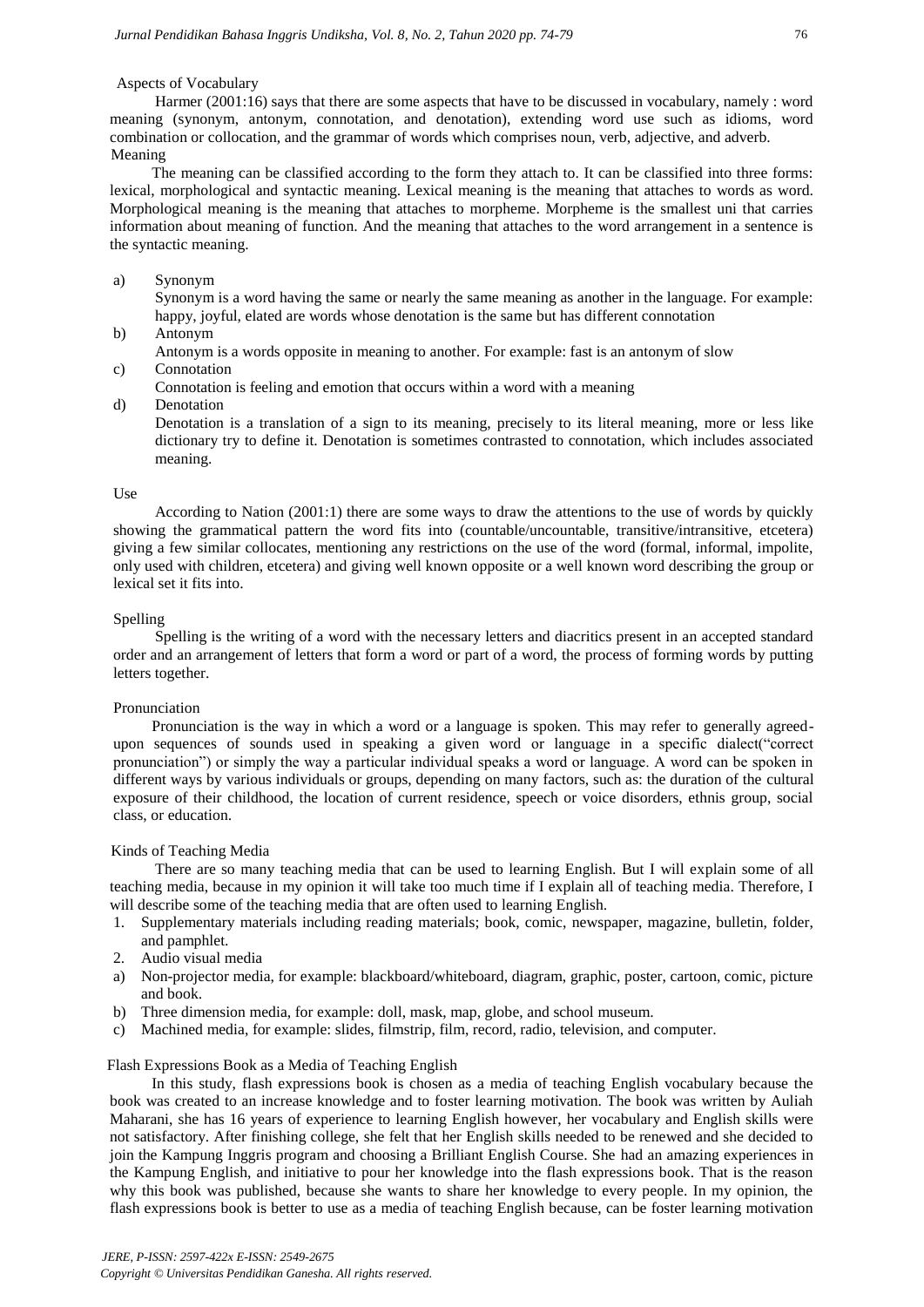for reader. The flash expressions book has 4 main topics in expressions, as follows:

- 1. School expressions, in this topic there are 21 expressions that we can use in school environment. For example : Ask questions, Are you done?, Do I make myself clear?, Hold you head up!
- 2. Daily expressions, in this topic are 113 expressions that we use in our daily activities. For example: Can I open my heart to you?, Can't you take a joke?, A cup of coffee please!, Do you want some more?
- 3. Love expressions, in this topic are 36 expressions that we can use in our relationship. For example, I'll stick by you, I just hate to be away from you, Apple of one's eye, Put your money where your mouth is!
- 4. Job expressions, in this topic are 92 expressions that we can use in work environment. For example : May I speak to Lisa?, Let's start for meeting, Right hand man, Tell'em to hang on!, You've got a phone call.

There are so many expressions that we can learn in flash expressions book. Therefore, the flash expressions book is one of the best media that we can use to learning English. With 4 main topics and more than 200 expressions of expression that we can learn and practice.

# Teacing English Vocabulary by Flash Expresstions Book

A lot of media can be applied in teaching vocabulary. However, it is a must for teachers to be careful about choosing them so that the process of teaching vocabulary success with the satisfactory result. One of the media of teaching English vocabulary is by using flash expressions book. Flash expressions book is Suitable for every people, because this media is easy to find through search on google. In this studt, flash expressions book is chosen as a test for teaching English vocabulary. The writers assumes the book is appropriate for every people and expectedcan foster motivation to learning English develop vocabulary

### Functions of Flash Expressions Book

The use of flash expressions book in the English learning teaching process is to help students to remember and practice in everyday. Flash expressions book has vocabulary that is easy to understand, to learn an easier to remember, because the author makes vocabulary that is simple, interesting, and we often use it in everyday. Flash expressions book was made in PDF format to easy portability in anywhere and anytime. This book is also distributed for free to anyone, so we can have to easily.

Based on the description above, it can be concluded that the flash expressions book can make easier for students to enrich their vocabulary, make to understand, and memorize expressions of expression that occur in everyday. Therefore, flash expressions book is an interesting media to learning English.

## **4. Conclusion**

Based on the discussion, the writer can draw the conclusion that vocabulary is an important skill for learning to read, speak, write and listen without adequate vocabulary, people cannot express their feelings either in oral or written form effectively. The more people master vocabulary, the more they can speak, write, read and listen properly and according to what they want. Good use and mastery of words can make it easier for students to communicate. Vocabulary plays an important role in language learning. Without vocabulary, we will not be able to master the language well. The author would like to suggest that all students are able to write, speak, read and listen according to what thay learned from the flash expressions book.

The flash expressions book can helping students to remember vocabulary. The flash expressions book has 4 main topics and more that 200 expressions. Therefore, the flash expressions book in the best choise to an instructional media in learning English. The author suggests that students always practice and repeat the vocabulary that has been memorized in the flash expressions book.

### **References**

- Asyiah, D. N. (2017). the Vocabulary Teaching and Vocabulary Learning: Perception, Strategies, and Influences on Students' Vocabulary Mastery. Jurnal Bahasa Lingua Scientia, 9(2), 293–318. [https://doi.org/10.21274/ls.2017.9.2.293-318.](https://doi.org/10.21274/ls.2017.9.2.293-318)
- Hamer, W., & Rohimajaya, N. A. (2018). Using Flash Card as Instructional Media to Enrich the Students' Vocabulary Mastery in Learning English. Journal of English Language Studies, 3(2), 167. [https://doi.org/10.30870/jels.v3i2.3875.](https://doi.org/10.30870/jels.v3i2.3875)
- Manik, Sodang. Christiani, M., Language, E., Vol, T., Centre, E., & Uk, D. (2016). Teaching Vocaulary Usig Matching Word on Computer Assisted, Language Learning Sondang Manik, May Christiani. International Journal of English Language Teaching, 4(7), 1–26.

Neaty, M. (2011). Improving Students' Vocabulary Through Vocabulary Card.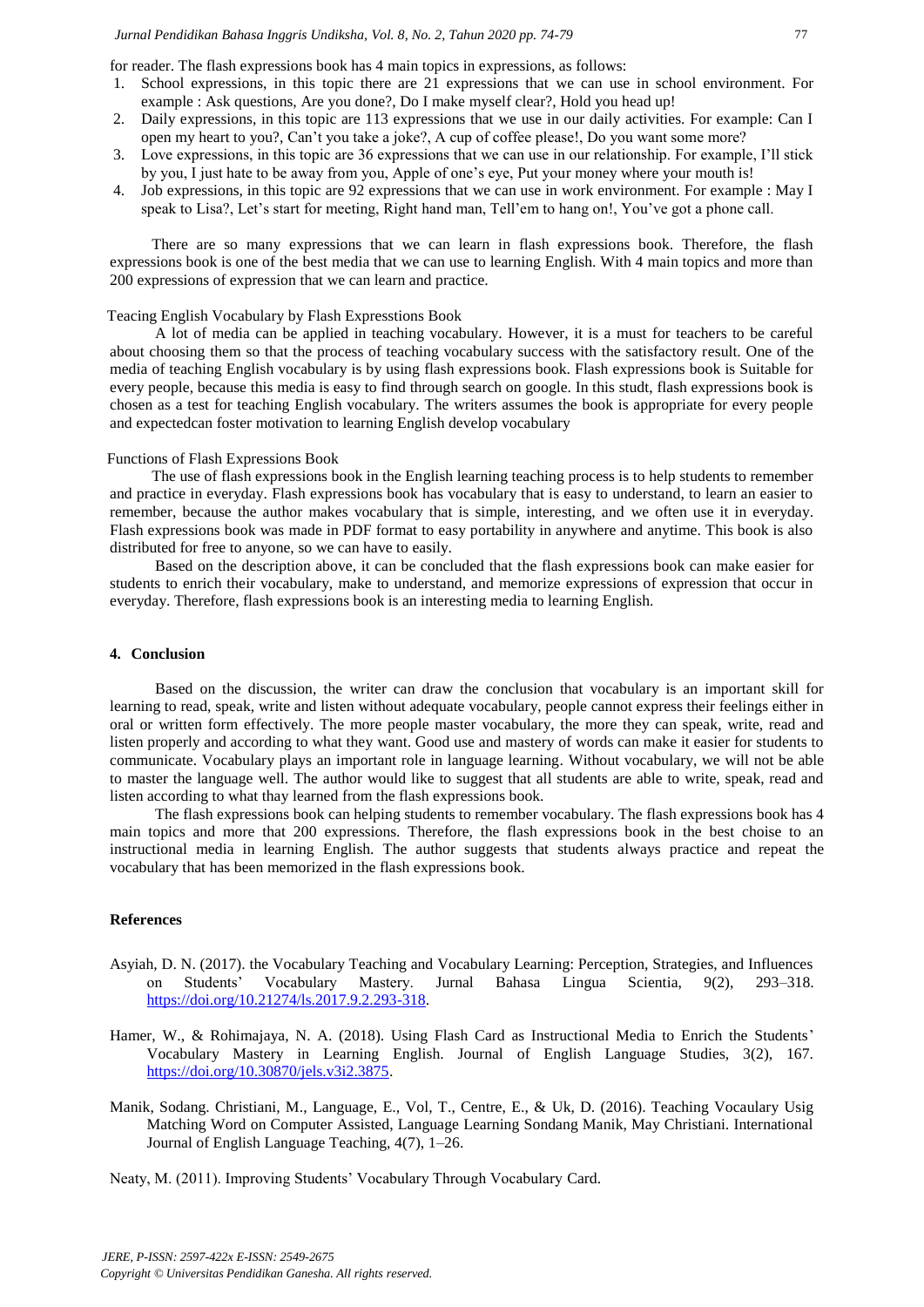- Parvareshbar, F., & Ghoorchaei, B. (2016). The Effect of Using Short Stories on Vocabulary Learning of Iranian EFL Learners. Theory and Practice in Language Studies, 6(7), 1476. [https://doi.org/10.17507/tpls.0607.20.](https://doi.org/10.17507/tpls.0607.20)
- Rohmatillah. (2014). A Study On Students' Difficulties In Learning Vocabulary Rohmatillah Institut Agama Islam Negeri (IAIN) Raden Intan Lampung. Institut Agama Islam Negeri (IAIN) Raden Intan Lampung, 69–86.
- Sa'D, S. H. T., & Rajabi, F. (2018). Teaching and learning vocabulary: What English language learners perceive to be effective and ineffective strategies. Center for Educational Policy Studies Journal, 8(1), 139–163. [https://doi.org/10.26529/cepsj.492.](https://doi.org/10.26529/cepsj.492)
- Safirah, Z. (2016). Improving Vocabulary Mastery Through Vocabulary.
- Sahrawi, S., Hafis, M., Sari, D. S., Astuti, D. S., & Wiyanti, S. (2018). Pengajaran Kosakata Bahasa Inggris Menggunakan Games Untuk Menarik Minat Belajar Siswa Smp Awaluddin. GERVASI: Jurnal Pengabdian Kepada Masyarakat, 2(2), 166. [https://doi.org/10.31571/gervasi.v2i2.1005.](https://doi.org/10.31571/gervasi.v2i2.1005)
- Teaching, E. L. (2018). the Implementation of Vocabulary Building Strategy. 5.
- Velasco, A. (2002). No 主観的健康感を中心とした在宅高齢者における 健康関連指標に関する共分散構 造分析Title. New York, 133(57), 1–5.
- Vocabulary, W. I. (2000). Vocabulary and Its Importance in Language Learning. Teaching Vocabulary, 1–7.